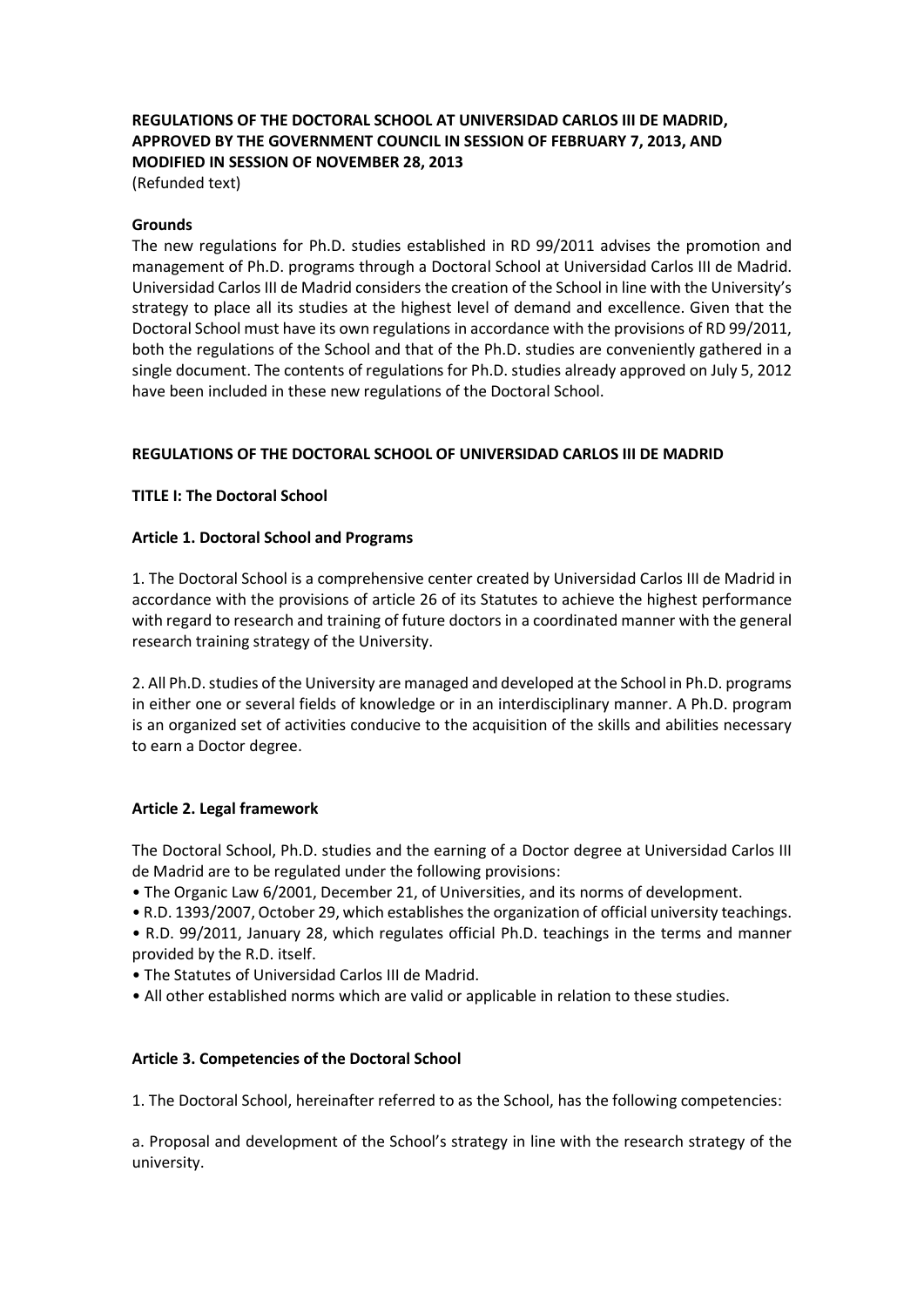b. Elaboration, execution and coordination of an annual plan for the development of doctoral teachings and activities, including the organization of research skills training activities for all programs and other objectives assigned in this and other applicable regulations.

c. Search for synergies and collaborations among the different Ph.D. programs.

d. Proposal of creation and termination of Ph.D. programs so that the activity of the School is oriented towards the fields of knowledge in which Universidad Carlos III de Madrid has international teaching staff and researchers.

2. The University may also assign to the School official Master's degree courses mostly consisting of scientific contents, as well as other open research training activities in the terms provided in the current regulations.

# **Article 4. The Dean of the School**

1. The Dean of the School is appointed by the Chancellor. He/She must be a notable researcher based at the University, with at least three research periods recognized in the terms provided in R.D. 1086/1989.

2. The Dean's main functions are the management of the School and its representation. Additionally, he/she has the following specific functions:

a. Authorization of public defense of theses.

b. Appointment of Thesis Committees

c. Authorization of exemption of the minimum term required for thesis defense provided in this Regulation.

d. Management of research skills training as provided in article 4 of R.D. 99/2011.

e. Submission to the Chancellor of both the proposal for appointment of the Secretary of the School and the departments' proposals for appointment of directors of the programs

f. Those attributed to the School that have not been attributed to any specific body.

3. The Dean of Doctoral School may constitute an Executive Committee for advisory purposes on the fulfillment of his/her functions, of which he/she will be the president. Two members of this Committee are to be appointed by the Chancellor among four candidates from the Doctoral School Board proposed by the Dean.

# **Article 5. The Director or Coordinator of the Ph.D. Program**

1. Directors of Ph.D. programs are to be designated by the Chancellor after consultation with the departments and institutes involved in the program. The director of the program must be a relevant researcher with at least two doctoral theses completed under his/her supervision and in possession of at least two periods of recognized research activity. In cases where these evaluation criteria does not apply, equivalent merits must be verified.

2. The Secretary of the Doctoral School is to be designated by the Chancellor upon proposal of the Dean among professor doctors of the University.

The functions of the Secretary of the Doctoral School are:

a. Assistance to the Dean and performance of functions entrusted to him/her.

b. Acting as depository of the minutes of meetings and issuing certificates of the agreements stated in the aforementioned minutes.

c. Issuing academic transcripts, processing transfers of records and registrations, and other functions of a similar nature.

d. Any other competence that is delegated by the Dean or conferred in the applicable regulation.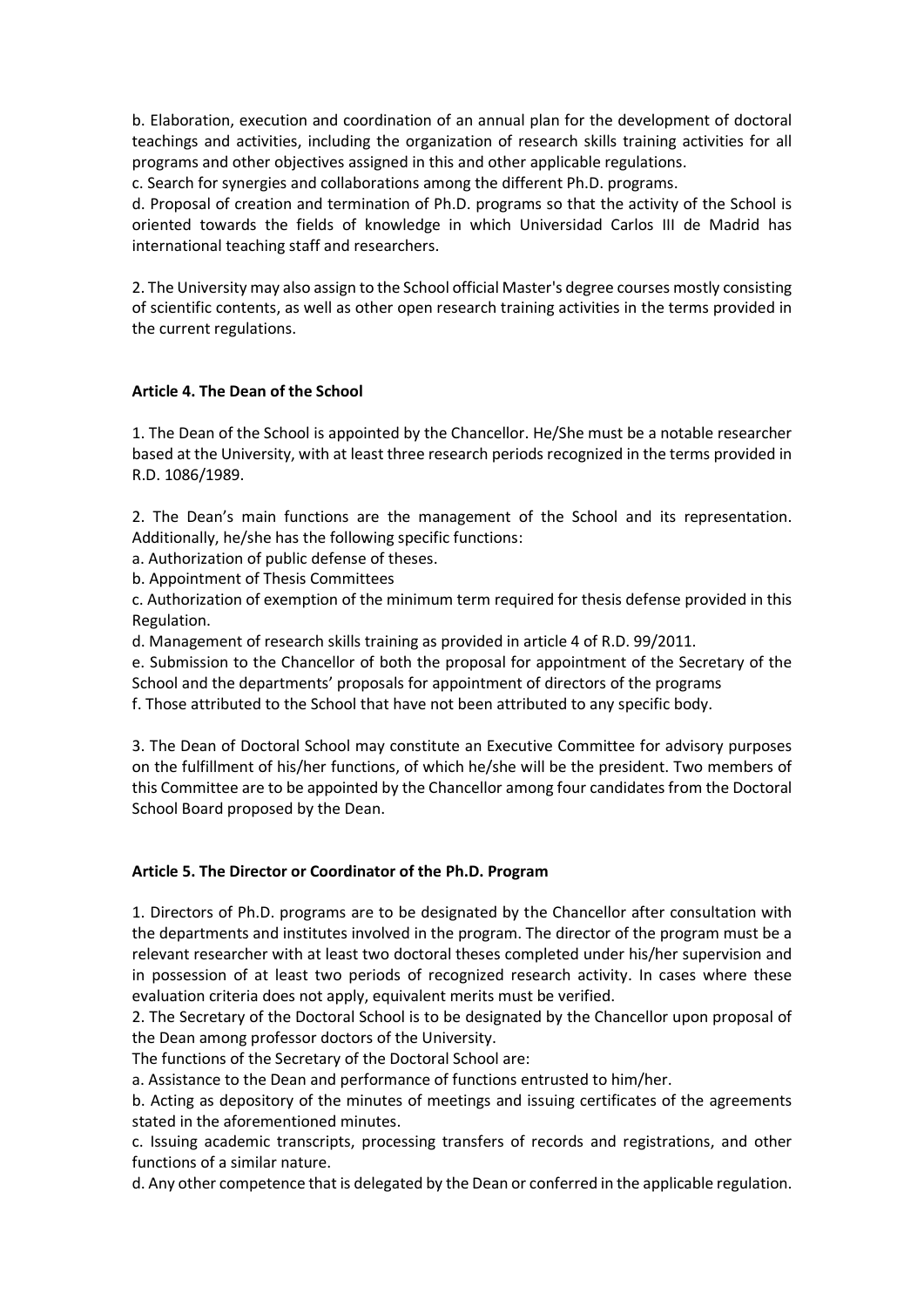### **Article 6. Doctoral School Board**

1. The members of the Doctoral School Board are the Dean of the School, the directors of Ph.D. programs, the Secretary of the School, and a maximum of four representatives of the collaborating entities appointed by the Chancellor upon proposal by the Dean of the School.

2. In the event that the director of a Ph.D. program is unable to attend a meeting of the Doctoral School Board, he/she may be replaced by one of the members of the Academic Committee of the Ph.D. program appointed by him/her. If the Secretary of the School is unable to attend, one of the program directors present at the meeting will be appointed by the Dean of Doctoral School to act as Secretary.

3. The competencies of the Doctoral School Board are:

a. To report the strategy document of the Doctoral School and to supervise the development of the annual program.

b. To report the proposed new Ph.D. programs, as well as their modifications and extinction.

c. To inform about the criteria applied by the Ph.D. programs for their consideration of prestigious academic centers for "Doctorado Internacional" distinction purposes.

d. To submit the proposals for Outstanding Thesis Awards recipients to the Chancellor and propose the necessary regulatory improvements.

e. To propose the necessary instructions for Ph.D. co-supervision, approve agreements and review their effectiveness.

f. Develop the necessary measures to comply with the Code of Good Practice of the School and resolve the doubts that may arise in its interpretation and application.

#### **Article 7. The Advisory Board**

1. The Advisory Board is formed by the vice-chancellors with postgraduate and research competence, the Dean of the School, and four members with no connection with either the School or Universidad Carlos III de Madrid. External members are appointed by the Chancellor upon proposal of the Dean of the School. They must be academics with extensive experience in doctoral schools of recognized prestige.

2. The Advisory Board shall recommend objectives for the School to pursue its mission and shall check the coherence of the strategies adopted with these objectives.

3. The meetings of the Advisory Board are convened by the Dean of the School.

# **Article 8. Headquarters and organization**

1. The School will have its headquarters at the Universidad Carlos III de Madrid campuses and will develop its activities at the University premises assigned to it.

2. The School will have the administrative personnel assigned by the University for the development of its functions and with the organizational support of the Postgraduate Center.

3. The School will be endowed with an annual budget that will include the endowments of the Ph.D. programs.

# **TITLE II: Ph.D. Programs**

#### **Article 9. Academic Committee of the Ph.D. Program**

1. The Academic Committee is formed by the director of the program, who chairs it, and two other Ph.D. holders appointed by the Dean of the School at the proposal of the director of the program, with a previous report by the board of the department to which they belong. The director of the program may propose the appointment of up to four members when the number of departments integrated in the program so advises.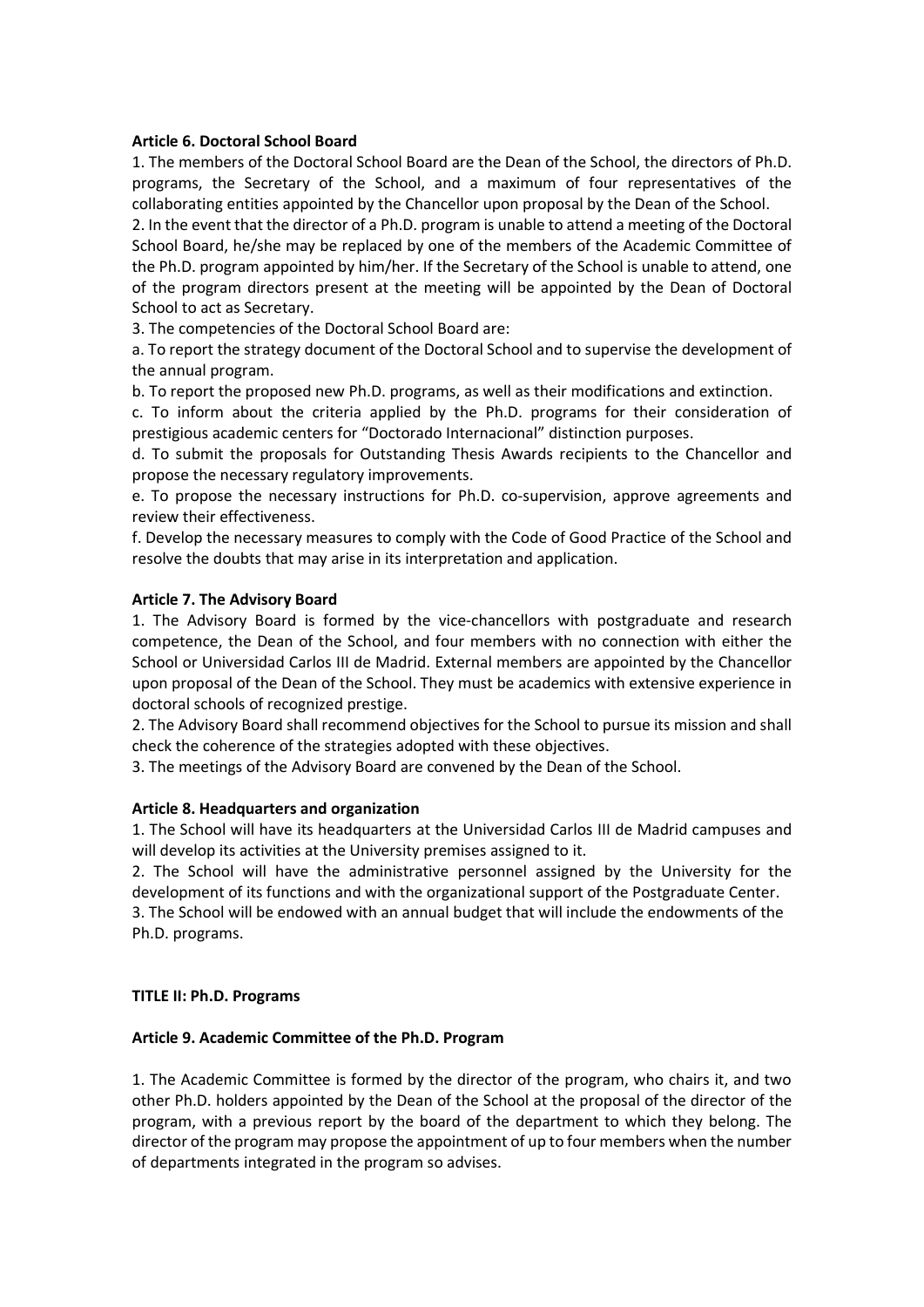2. The Academic Committee of the Ph.D. program is responsible for the development of the different formative aspects of the doctoral training, its definition, updating, quality and coordination, as well as the progress of the research and training, and the authorization of the thesis presentation of each student of the program. Specifically, the Academic Committee has the following competences:

a. To establish requirements and criteria for admission of students in the program.

b. To appoint tutors and thesis directors, and change their designation.

- c. To authorize thesis co-supervision.
- d. To authorize thesis deposit and propose their public defense.
- e. To propose Thesis Committees.

f. To evaluate the activity report research plan of each Ph.D. student on an annual basis.

g. To authorize part-time enrollment status, as well as extensions and leaves of absence of students.

3. Members provided for in the University's Internal Quality Assurance System shall be incorporated into the program for the purposes of monitoring and quality control of the programs

# **Article 10. Seat availability**

The Governing Council will approve the number of seats offered by each Ph.D. program every academic year, taking into account the provisions in the verification report.

# **Article 11. Presentation of the proposed Ph.D. Program**

1. The initiative to propose a new Ph.D. Program will correspond to the organs of the University that have this competence attributed.

2. The proposal must be framed within the strategy of research and doctoral training of the University and will include an executive report with the following aspects:

a. Existence of a potential demand and ability to attract good national and international students.

b. Forecast of students and doctoral theses in the following five years.

c. Teaching staff and researchers of international renown in the research lines associated with the program.

d. Mobility and collaboration with other universities and research centers.

e. Mechanisms foreseen to guarantee education with a level of quality equivalent to that of the best European educational institutions.

3. The Chancellor, after the report of the School, and if the proposal is adapted to the research and doctoral training strategy, will require the proponents to prepare a report in accordance with the requirements established by the legislation in force for verification of Ph.D. programs that fits the Internal Quality Assurance System (Spanish acronym SGIC) of uc3m.

4. Once the report has been prepared, it will be subjected to the applicable information procedures prior to its approval by the Governing Council.

# **Article 12. Interuniversity Ph.D. Programs**

1. A Ph.D. program may be carried out jointly among several universities in collaboration, expressed via agreement, with other organizations, centers, institutions and entities with R&D+i activities, public or private, national or foreign.

2. Except for Interuniversity Ph.D. programs of the European Commission's Erasmus Mundus Program or equivalent, which have their own requirements, the establishment of a Ph.D. program requires the formalization of a specific agreement establishing:

a. The common objectives of research and doctoral training.

b. The procedure for appointing the director of the program and the rest of members of the Academic Committee.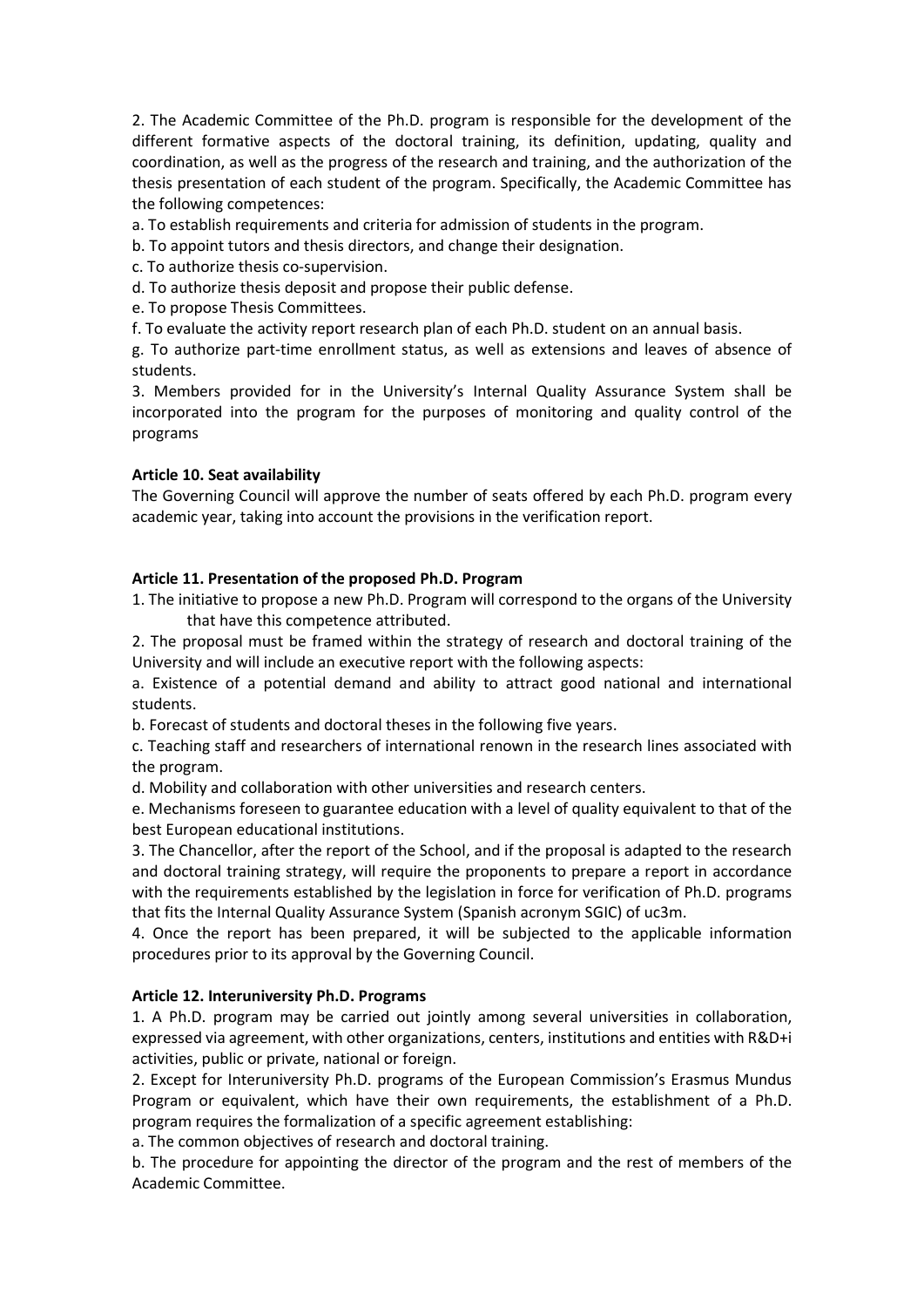c. The conditions for the development of the program, particularly the subjects taught by each university or participating institution.

# **Article 13. Regulations of Ph.D. Programs**

Each Ph.D. program may approve its own regulations establishing the training activities to be carried out by students, either compulsory or optional, and other aspects that are considered necessary for the development of the program.

# **TITLE III: Admission, enrollment and duration of Ph.D. studies**

# **Article 14. Admission and selection**

1. Each Ph.D. Program will establish the requirements and criteria for selection and admission of students in the terms provided in the verification report. The resolution of admission may include the requirement to carry out specific training complements equivalent to a maximum of 30 ECTS.

2. The director of the program will dictate the resolutions of admission to the program in accordance with the criteria and requirements established by the Academic Committee.

# **Article 15. Enrollment formalization**

1. Ph.D. students must formalize their enrollment on the program on an annual basis and fulfill the payment of established fees during the periods set by the University for that purpose. Students who fail to formalize their enrollment or do not pay the corresponding fees will be dropped from the program.

2. The Ph.D. enrollment status must be included in both the written agreement and the research plan.

# **Article 16. Duration of Ph.D. studies**

1. The maximum duration of full-time Ph.D. studies is three yearsfrom enrollment to application for thesis deposit.

2. The Academic Committee of the Ph.D. program can authorize a part-time enrollment status. These studies have a maximum duration of five years computed in accordance with the above.

3. Admission of Ph.D. students is conditional upon the corresponding formalization of enrollment during the established period.

4. Leaves of absence for illness, pregnancy or any other cause provided for by the regulations in force, particularly causes defined in the Research Support Measures for Effective Equality Between Women and Men approved by the Governing Council on July 12, 2007, shall not be considered for the purposes of calculation of Ph.D. duration.

5. Ph.D. students can request a temporary leave for a maximum period of one year, expandable up to one more year. Students who fail to rejoin the program after this period will be dropped from the program.

# **Article 17. Extension of Ph.D. studies**

1. In the case of full-time studies, if an application for thesis deposit has not been submitted after the expiration of the three-year period, the Academic Committee of the program may authorize the extension of this period for one more year and, exceptionally, for one additional year, with the conditions and requirements that have been established in the University's general and specific regulations, and in that of the corresponding Ph.D. program.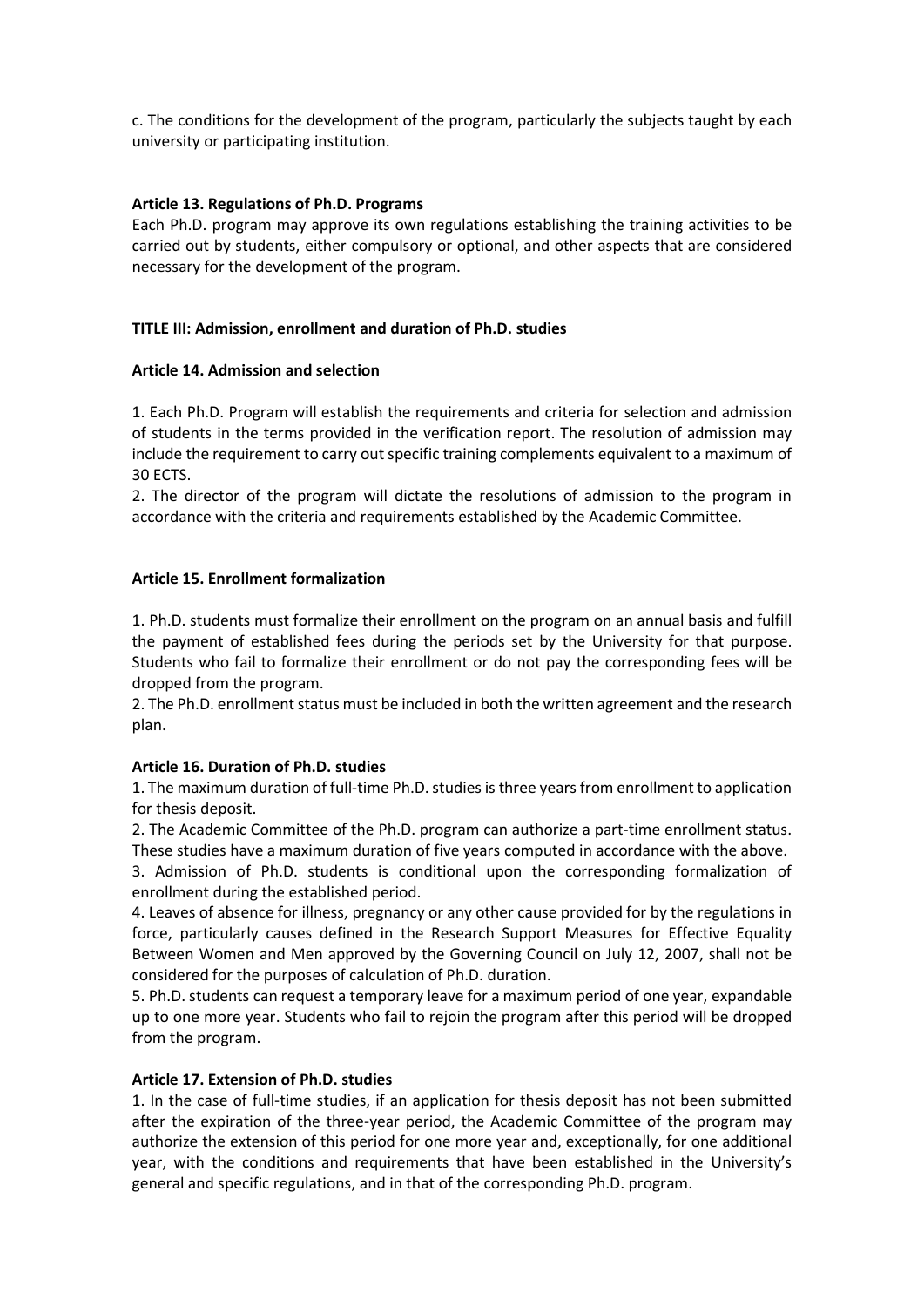2. In the case of part-time studies, the extension may be authorized for two more years and, exceptionally, expand for one additional year.

#### **TITLE IV: Development of Ph.D. studies**

#### **Article 18. Appointment of tutor and thesis advisor**

1. The tutor will be responsible for the adaptation of the Ph.D. student's training to the provisions established by the program, ensuring the interaction between the Ph.D. student and the Academic Committee.

2. The Academic Committee will designate the tutor before the start of the enrollment period. The tutor must be a doctor professor linked to the program with a six-year period of research or who can certify comparable merits before the Dean of the School when the abovementioned criteria does not apply.

3. The Academic Committee will appoint the thesis advisor within a maximum period of six months from enrollment on the Ph.D. program. This advisor may or may not be the same person appointed as tutor. The thesis advisor must be a doctor with at least one six-year period of research or equivalent, and, in the latter case, with the same conditions and procedural requirements indicated for tutor appointment in this Regulation. This assignment may fall on any Spanish or foreign doctor, regardless of the university, center or institution in which they provide their services; academics not based at Universidad Carlos III de Madrid cannot be appointed as tutors. The thesis may be co-supervised by other doctors when the Commission Academic agrees so for academic reasons.

4. The Academic Committee may modify these appointments of tutors and advisors in all cases during the first year, and for justified reasons in subsequent years, after the Ph.D. student has been properly notified.

# **Article 19. Activity report**

1. In accordance with the procedures and deadlines established by the University and particularly by the Academic Committee of the program, Ph.D. students must report the activities carried out in the corresponding period for its evaluation. The Ph.D. student is responsible for providing certificates and proof of completion of these activities.

2. The University will articulate the necessary mechanisms for the registration of activities relevant to the development of Ph.D. studies in accordance with the provisions of each program. Activities will be reviewed by the tutor and thesis advisor and subsequently evaluated by the Academic Committee. Documents are included as Annex I for the purposes of monitoring these activities.

# **Article 20. Research plan**

1. Before the end of the first year after enrollment, Ph.D. students are required to submit their initial research plan or Ph.D. thesis project endorsed by the tutor and thesis advisor. The initial research plan can be improved and detailed by the Ph.D. student throughout his/her doctoral training period.

2. In accordance with the procedures and deadlines established by the University and by the Academic Committee, the Ph.D. student will give an account of the evolution and, where appropriate, modifications of the research plan during the academic year for the purpose of its annual evaluation.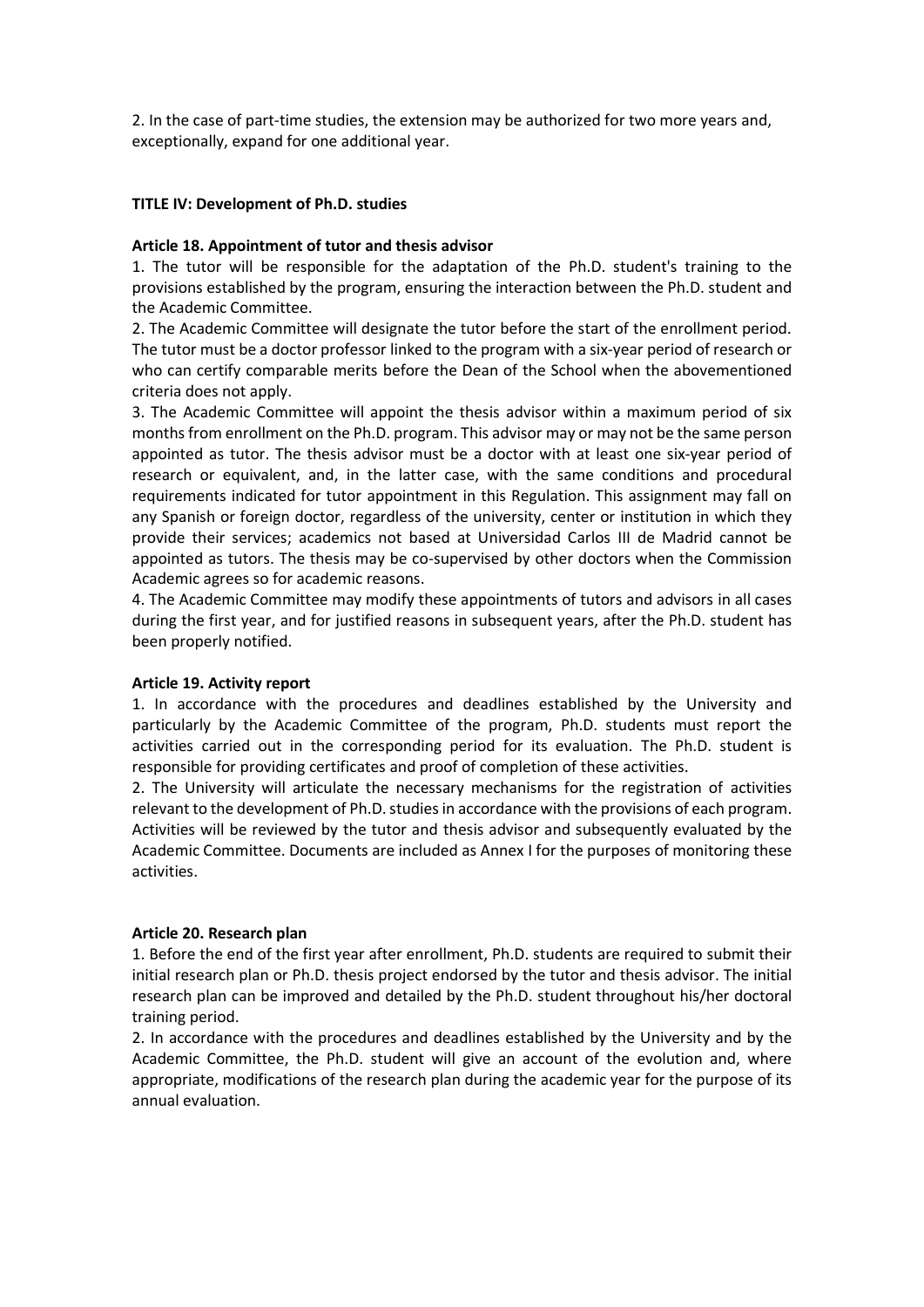# **Article 21. Written agreement**

The University will articulate the necessary mechanisms for the formalization of written agreements concerning supervision of Ph.D. students and other matters provided for in article 11.8 of the R.D. 99/2011.

### **Article 22. Evaluation of the Ph.D. student**

The Academic Committee of the program will evaluate the activity report and research plan registered by the tutor and thesis advisor. A favorable evaluation is indispensable to remain on the program. In the event of an unfavorable evaluation, the reasons of which will be duly listed, the Ph.D. student isto be evaluated again within six months. In the event of another unfavorable evaluation, also duly justified, the Ph.D. student will definitely be dropped from the program.

#### **Article 23. Rights and duties of Ph.D. students**

Ph.D. students have the rights and duties provided for in R.D. 1791/2010, these regulations and the rest of applicable regulations.

# **TITLE V: The doctoral thesis**

#### **CHAPTER I: Nature of the doctoral thesis**

#### **Article 24. The doctoral thesis**

The doctoral thesis consists of an original research work elaborated by the Ph.D. candidate in any field of knowledge. The doctoral thesis qualifies the student for autonomous work in the field of R&D+i, and must be framed in any of the lines of research of the Ph.D. program.

# **Article 25. Language of writing and defense of doctoral thesis**

1. The doctoral thesis will be drafted and defended in either Spanish or the usual languages for scientific communication in its field of knowledge.

2. Exceptionally, the Chancellor, after report by the Doctoral School Board, may authorize the writing and defense of the doctoral thesis in another language for academic reasons, provided that the linguistic competence of the members of the Thesis Committee and their conformity with the established procedure is guaranteed.

# **CHAPTER II: Deposit and presentation of doctoral thesis**

#### **Article 26. Authorization of doctoral thesis deposit and proposal of Thesis Committee**

1. Each Ph.D. Program will establish the requirements and procedures for authorization of the doctoral thesis deposit.

2. The authorization of thesis deposit requires that a minimum of two years have elapsed from admission to the Ph.D. Program, and that the Ph.D. student has passed the required evaluations. The Academic Committee of the Ph.D. program may request the exemption of this term to the Dean of the School for justified reasons, with authorization of the thesis advisor and the tutor.

3. The Academic Committee will authorize, if applicable, the doctoral thesis deposit. The Ph.D. student will fulfill the payment of the established examination fees.

4. Once the above procedures have been completed, the thesis will be deposited at the School and the department or corresponding Institute for fifteen calendar days, excluding the month of August, so that other doctors can submit observations about its content. This deposit may be carried out on the University's digital network.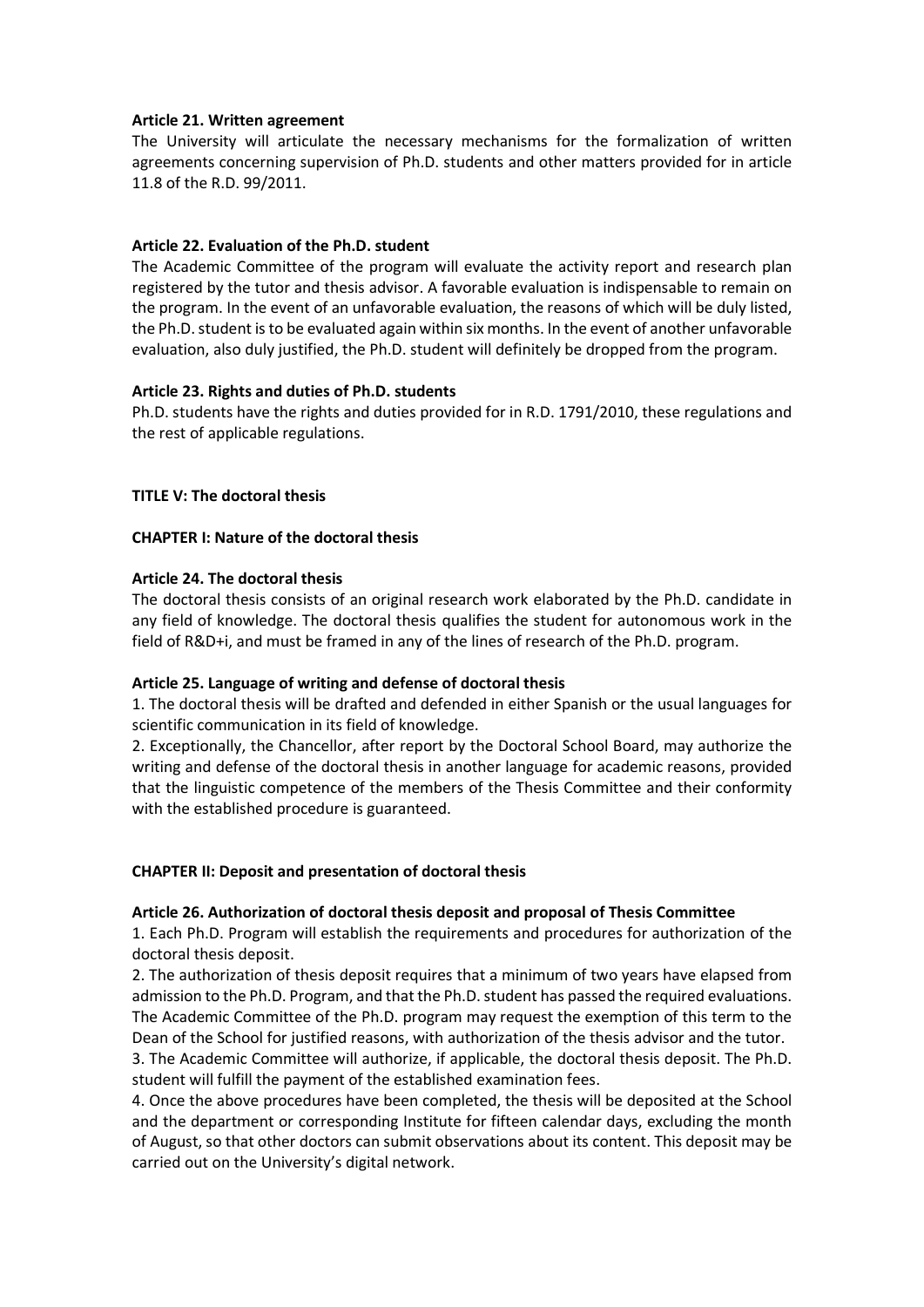5. The Ph.D. candidate must provide the following originals (signed, where appropriate) upon submission of the doctoral thesis:

a. Two print copies of the thesis.

b. A CD containing a digital file (pdf, preferably) of the thesis with a full-color cover for the purposes of archive, preservation and dissemination on the institutional repository E-archivo.

c. Informed consent agreement by which the Ph.D. candidate states his/her knowledge of the conditions for digital deposit of the thesis in E-Archive under the terms provided in articles 31 and 32 of this regulation.

d. Curriculum vitae (with a maximum length of three pages)

e. TESEO file

(https://www.educacion.gob.es/teseo/irGestionarConsulta.do;jsessionid=1F81E9ECF A341892CBDDA70D5C4EEE7)

# **Article 27. Authorization of thesis public defense**

Once the period of thesis deposit has ended, the Dean of the School will authorize, if applicable, the public defense of the doctoral thesis.

# **CHAPTER III: Proposal and appointment of the Thesis Committee**

Article 28. Appointment of the Thesis Committee and period prior to defense

1. Once the doctoral thesis defense is authorized, the Dean of the School will appoint the Thesis Committee upon proposal of the Academic Committee of the program. The defense session shall be carried out within a maximum period of three months.

2. In the event of resignation by a member of the Thesis Committee, the Dean of the School shall proceed to replace him/her at the proposal of the Academic Committee.

# **Article 29. Members of the Thesis Committee**

1. The Thesis Committee will have three full members (the President, a spokesperson and the Secretary) and a substitute.

2. The following profiles cannot be considered for the Thesis Committee:

a. The tutor and advisor of the thesis, except for theses within the framework of joint Ph.D. supervision agreements.

b. The supervisor of the research visit required for the "Doctorado Internacional" distinction.

c. Co-authors of publications by the Ph.D. candidate.

4. For theses eligible for the "Doctorado Internacional" distinction, it is required that a member of the Thesis Committee be an expert from a non-Spanish institution of higher education or research center. This expert cannot be the supervisor of the research visit.

5. The majority of members of the Thesis Committee will be in all cases from an external institution, not connected to the University or entities collaborating with either the School or the program.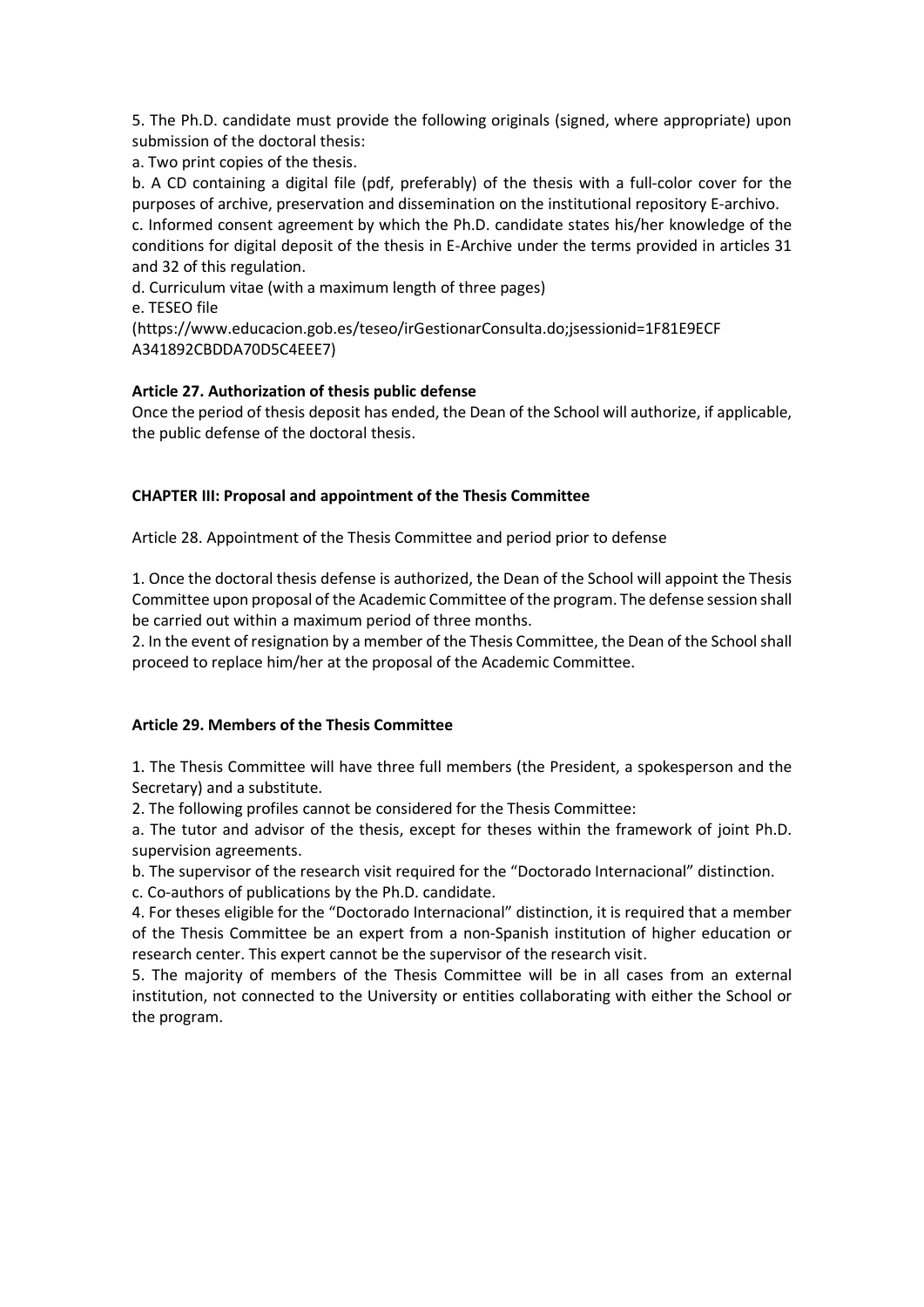# **CHAPTER IV: Doctoral thesis defense**

### **Article 30. Defense and evaluation of the doctoral thesis**

1. Before the defense session, a copy of the doctoral thesis will be submitted to each member of the Thesis Committee with at least 15 calendar days in advance. This submission may be done by electronic means.

2. The President of the Committee shall determine the date and place of the thesis defense public session and will summon the remaining members of the Committee and the Ph.D. candidate. The thesis defense will be carried out in the premises of Universidad Carlos III de Madrid (a videoconference system may be used where necessary). However, the Dean of the School may authorize, for justified reasons, the presentation, defense and evaluation outside the University's premises.

3. The School will publicly disclose the place and date of the thesis defense public session to the university community.

4. Once the presentation and defense of the doctoral thesis has been completed, the Committee will issue a report with the global qualification awarded to the doctoral thesis according to the scale established in the regulations that are applicable at the time.

5. In compliance with the requirements established in the applicable regulations, the Committee may propose the doctoral thesis for the "cum laude" distinction if the secret ballot for that purpose is unanimously favorable.

6. If the requirements established in the applicable regulations are met, the Committee will vote their proposal for the thesis to be awarded the "cum laude" distinction in the thesis defense session. The Secretary will collect the votes, so that they are known in the subsequent session.

7. After communicating the overall qualification of the thesis to the Ph.D. candidate, the Committee will meet in a new session to count the votes. If all votes are favorable to the proposal, the Committee will propose to the Chancellor the awarding of the "cum laude" distinction.

8. The Secretary of the Committee shall send the original minutes of the defense and evaluation session, as well as the "cum laude" distinction awarding session, to the School, attaching all relevant documents.

# **Article 31. Doctoral thesis archive**

1. Once the doctoral thesis has been favorably evaluated, the University will be in charge of its archive in electronic format in the open-access institutional repository E-Archivo and of sending a copy (also in electronic format) along with all additional information necessary to the Ministry of Education for the appropriate purposes.

2. In case the Thesis Committee considers that it is necessary to add an errata to a doctoral thesis due to recommendations of the Committee itself or other doctors during the public defense session, the Secretary shall write a report and personally submit it to the School along with the errata. The School will manage the inclusion of errata in the copies in deposit.

# **Article 32. Defense and archive of doctoral theses under protection or technology transfer procedures**

1. In exceptional circumstances determined by the Academic Committee of the program, such as participation of companies in the Ph.D. Program, confidentiality agreements with companies or possibility of generating patents based on the content of the doctoral thesis, the legal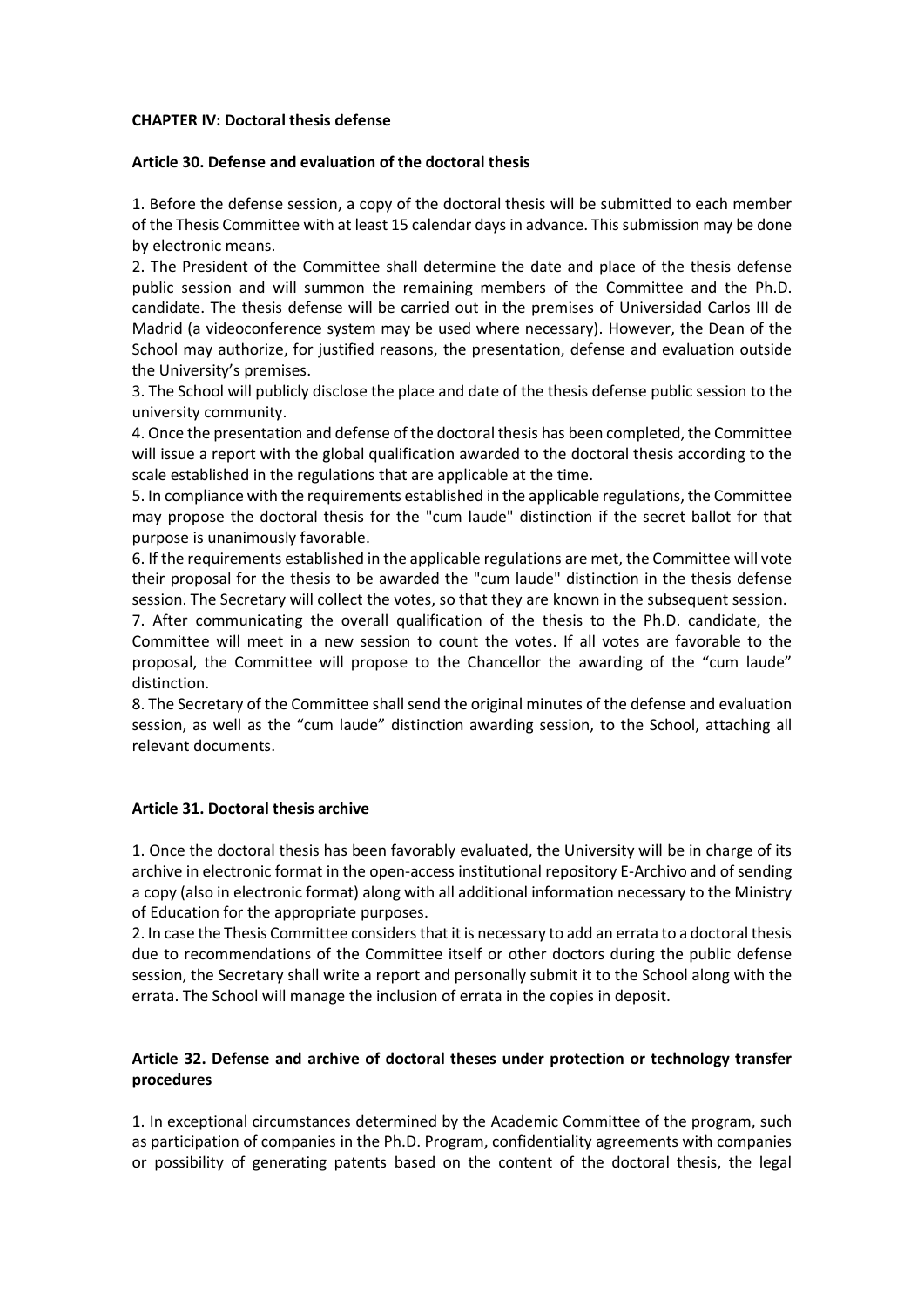procedure ensuring the non-disclosure of any of these aspects in the act of defense and in the subsequent archive of the doctoral thesis in institutional repositories will be followed. 2. Publication of doctoral theses under confidentiality clauses in the institutional repository E-Archivo will be done, if applicable, when the protection or transfer of knowledge procedures are completed, a circumstance that the Ph.D. candidate will duly report to the University.

# **CHAPTER V. "Doctorado Internacional" distinction in the Ph.D. degree certificate**

# **Article 33. Conditions for "Doctorado Internacional" distinction eligibility**

In order for a Ph.D. degree certificate to have the "Doctorado Internacional" distinction, the following requirements must be met:

a. The Ph.D. candidate must have carried out a research visit of at least three months at an institution of higher education or prestigious research center outside Spain during the doctoral training period, studying or doing research work. The visit and activities must be endorsed by the advisor as well as previously authorized by the Academic Committee, and will be registered in the activity report of the researcher in training.

b. Part of the doctoral thesis, at least the summary and conclusions, must be written and presented in one of the common languages for scientific communication in its field of knowledge, which must be different from any of the official languages in Spain. This rule will not apply when the visit, reports and experts are from a Spanish-speaking country. The translation of the summary and conclusions must be bound in the doctoral thesis and duly identified in the index.

c. The doctoral thesis must have been reviewed by a minimum of two Ph.D. experts from an institution of higher education or research institute outside Spain.

d. At least one Ph.D. expert from an institution of higher education or non-Spanish research center, who must be different from the supervisor for the aforementioned visit in subparagraph a), must have been a member of the Thesis Committee.

# **Article 34. "Doctorado Internacional" distinction in Interuniversity Ph.D. programs**

The doctoral thesis defense will take place at the Spanish university where the researcher in training is enrolled, or, in the case of Interuniversity Ph.D., at any of the participating universities or in the terms of the collaboration agreements. At the time of the doctoral thesis deposit, it is required to provide at the School the required documentation to this effect.

# **Article 35. Prestige Centers**

Ph.D. programs will list prestigious institutions or applicable criteria in their verification memory with regard to the "Doctorado Internacional" distinction. The Academic Committees of Ph.D. programs lacking these provisions must determine, at the time of authorization of research visits and activities, whether the institutions or centers in which these are to be carried out are considered prestigious for "Doctorado Internacional" distinction eligibility purposes. Centers and institutions whose Ph.D. and research programs have a level considered equivalent or higher than that of the corresponding Ph.D. programs at Universidad Carlos III de Madrid will have this consideration. The Academic Committee will inform the School of the criteria applied for these agreements.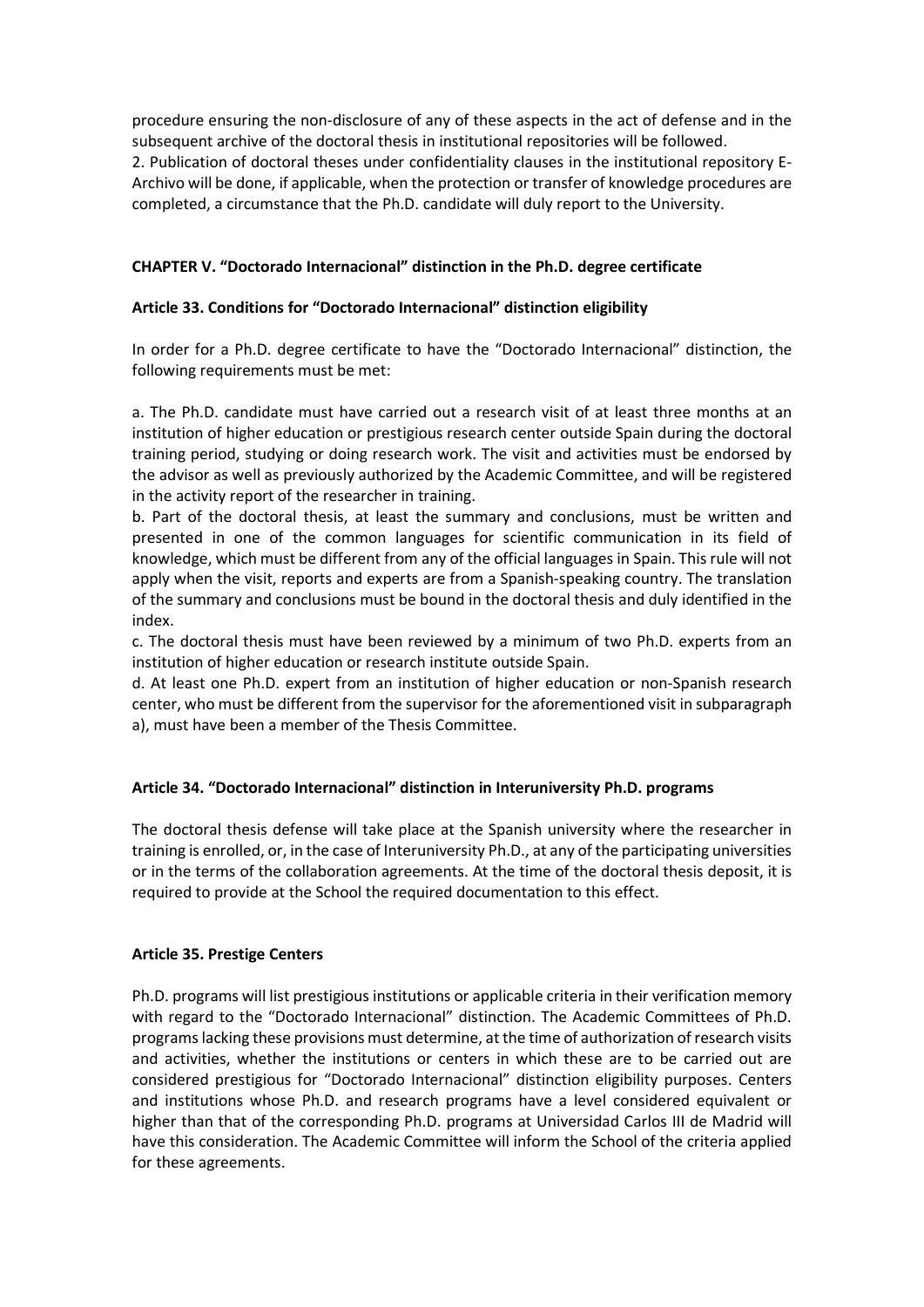# **First transitory disposition**

1. For students whose doctoral training period started before February 11, 2011 under previous regulations, the regulatory provisions that were in force at the time of their admission will apply in regards to their doctoral training and issuance of Ph.D. degree certificate.

They will have 5 years to present and defend their thesis, counting as of February 11, 2011. If the defense has not been carried out after this period, the student will be dropped from the program.

2. The provisions regarding to Thesis Committee, defense and evaluation of the doctoral thesis provided for in R.D. 99/2011 are applicable in all cases.

# **Second transitory disposition**

Ph.D. candidates who have started their doctoral studies as of February 11, 2011 can obtain the "Doctorado Internacional" distinction but not the "Doctor Europeus" distinction in their Ph.D. degree certificate, as the latter has been repealed by R.D. 99/2011. Ph.D. candidates who began their studies before February 11, 2011, and have defended or defend their thesis after that date, may obtain either the "Doctor Europeus" distinction in accordance with the previous regulations or the "Doctorado Internacional" distinction.

#### T**hird transitory disposition**

The Doctoral School and the directors of programs and Academic Committees regulated in the present norm will develop all the necessary functions in regards to Ph.D. programs under previous plans in accordance with the applicable regulation.

#### **Additional disposition**

1. The homologation of Ph.D. studies will follow the procedure established in the Governing Council agreement of September 29, 2005.

2. The Outstanding Thesis Awards will be granted according to the procedure established in the Governing Countil agreement of October 17, 2002.

# **Single derogatory disposition**

1. The regulation of Ph.D. Studies approved on July 5, 2012 repealed both the regulations of the structure, characteristics and organization of Ph.D. programs at Universidad Carlos III de Madrid approved by the Government Council in session of March 26, 2009, as well as the procedure for preparation, presentation and defense of the doctoral thesis (articles 11 to 13 of RD 56/2005 of January 21), approved by the Governing Council in session of June 20, 2007

2. As a consequence of the approval of these Regulations of the Doctoral School, the Regulations of Ph.D. Studies approved on July 5, 2012 are repealed.